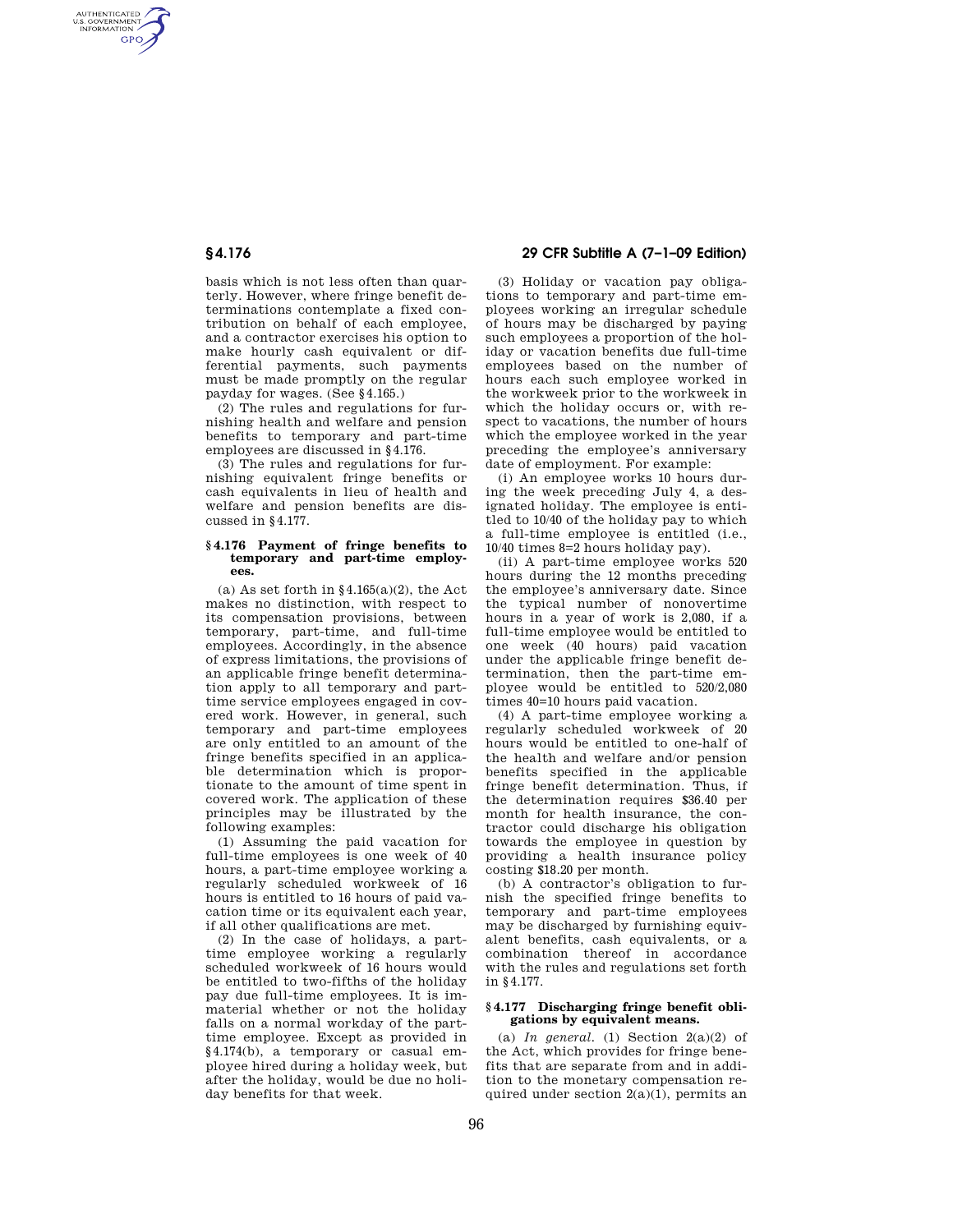## **Office of the Secretary of Labor § 4.177**

employer to discharge his obligation to furnish the fringe benefits specified in an applicable fringe benefit determination by furnishing any equivalent combinations of ''bona fide'' fringe benefits or by making equivalent or differential payments in cash. However, credit for such payments is limited to the employer's fringe benefit obligations under section  $2(a)(2)$ , since the Act does not authorize any part of the monetary wage required by section  $2(a)(1)$  and specified in the wage determination and the contract, to be offset by the fringe benefit payments or equivalents which are furnished or paid pursuant to section  $2(a)(2)$ .

(2) When a contractor substitutes fringe benefits not specified in the fringe benefit determination contained in the contract for fringe benefits which are so specified, the substituted fringe benefits, like those for which the contract provisions are prescribed, must be ''bona fide'' fringe benefits, as that term is defined in §4.171.

(3) When a contractor discharges his fringe benefit obligation by furnishing, in lieu of those benefits specified in the applicable fringe benefit determination, other ''bona fide'' fringe benefits, cash payments, or a combination thereof, the substituted fringe benefits and/or cash payments must be ''equivalent'' to the benefits specified in the determination. As used in this subpart, the terms *equivalent fringe benefit* and *cash equivalent* mean equal in terms of monetary cost to the contractor. Thus, as set forth in §4.172, if an applicable fringe benefit determination calls for a particular fringe benefit in a stated amount and the contractor furnished this benefit through contributions in a lesser amount, the contractor must furnish the employee with the difference between the amount stated in the determination and the actual cost of the benefit which the contractor provides. This principle may be illustrated by the example given in  $§4.175(a)(2).$ 

(b) *Furnishing equivalent fringe benefits.* (1) A contractor's obligation to furnish fringe benefits which are stated in a specified cash amount may be discharged by furnishing any combination of ''bona fide'' fringe benefits costing an equal amount. Thus, if an applicable determination specifies that 20 cents per hour is to be paid into a pension fund, this fringe benefit obligation will be deemed to be met if, instead, hospitalization benefits costing not less than 20 cents per hour are provided. The same obligation will be met if hospitalization benefits costing 10 cents an hour and life insurance benefits costing 10 cents an hour are provided. As set forth in §4.171(c), no benefit required to be furnished the employee by any other law, such as workers' compensation, may be credited toward satisfying the fringe benefit requirements of the Act.

(2) A contractor who wishes to furnish equivalent fringe benefits in lieu of those benefits which are not stated in a specified cash amount, such as ''one week paid vacation'', must first determine the equivalent cash value of such benefits in accordance with the rules set forth in paragraph (c) of this section.

(c) *Furnishing cash equivalents.* (1) Fringe benefit obligations may be discharged by paying to the employee on his regular payday, in addition to the monetary wage required, a cash amount per hour in lieu of the specified fringe benefits, provided such amount is equivalent to the cost of the fringe benefits required. If, for example, an employee's monetary rate under an applicable determination is \$4.50 an hour, and the fringe benefits to be furnished are hospitalization benefits costing 20 cents an hour and retirement benefits costing 20 cents an hour, the fringe benefit obligation is discharged if instead of furnishing the required fringe benefits, the employer pays the employee, in cash, 40 cents per hour as the cash equivalent of the fringe benefits in addition to the \$4.50 per hour wage rate required under the applicable wage determination.

(2) The hourly cash equivalent of those fringe benefits which are not stated in the applicable determination in terms of hourly cash amounts may be obtained by mathematical computation through the use of pertinent factors such as the monetary wages paid the employee and the hours of work attributable to the period, if any, by which fringe benefits are measured in the determination. If the employee's regular rate of pay is greater than the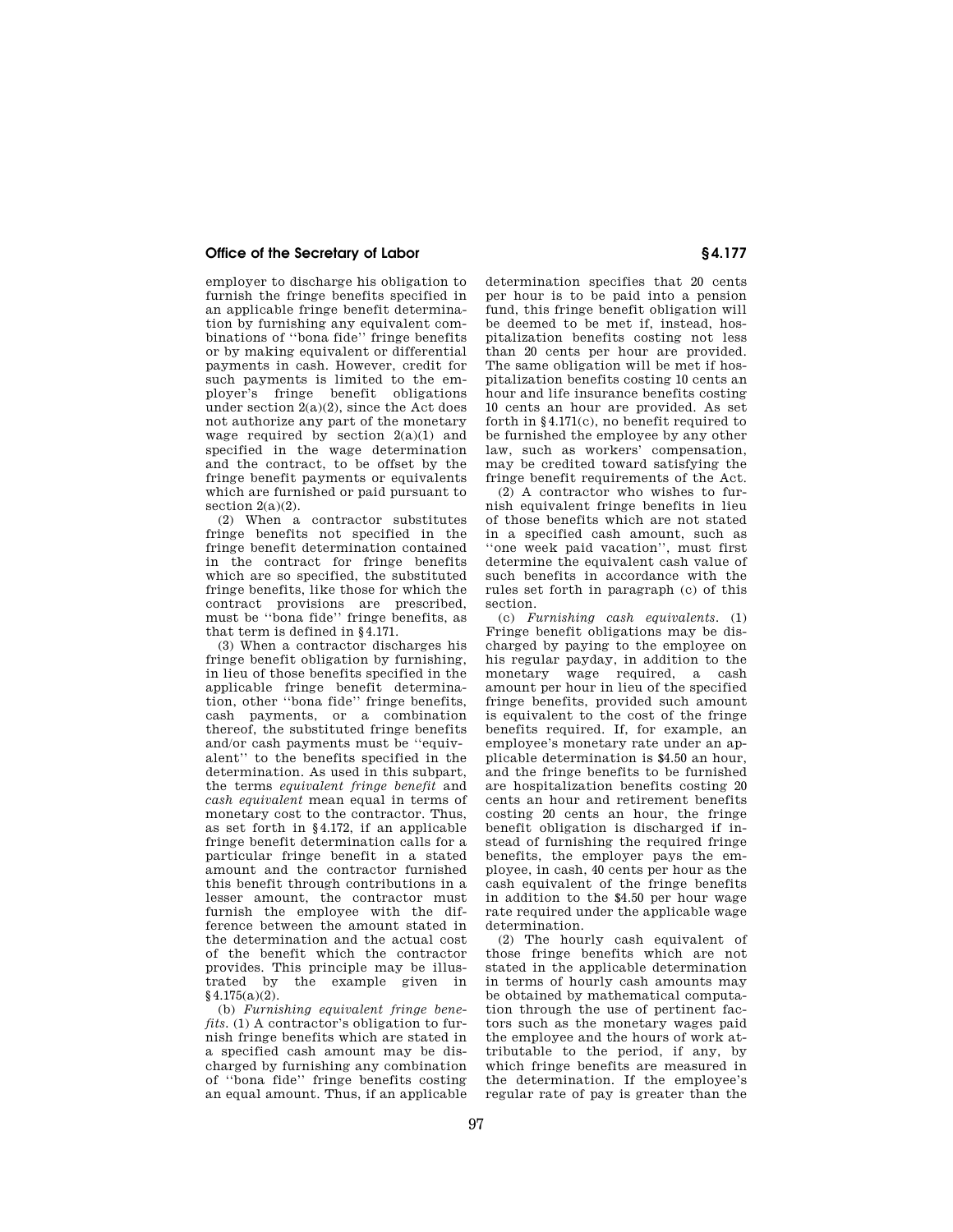minimum monetary wage specified in the wage determination and the contract, the former must be used for this computation, and if the fringe benefit determination does not specify any daily or weekly hours of work by which benefits are to be measured, a standard 8-hour day and 40-hour week will be considered applicable. The application of these rules in typical situations is illustrated in paragraphs (c)(3) through (7) of this section.

(3) Where fringe benefits are stated as a percentage of the monetary rate, the hourly cash equivalent is determined by multiplying the stated percentage by the employees' regular or basic (i.e., wage determination) rate of pay, whichever is greater. For example, if the determination calls for a 5 percent pension fund payment and the employee is paid a monetary rate of \$4.50 an hour, or if the employee earns \$4.50 an hour on a piece-work basis in a particular workweek, the cash equivalent of that payment would be 221⁄2 cents an hour.

(4) If the determination lists a particular fringe benefit in such terms as \$8 a week, the hourly cash equivalent is determined by dividing the amount stated in the determination by the number of working hours to which the amount is attributable. For example, if a determination lists a fringe benefit as ''pension—\$8 a week'', and does not specify weekly hours, the hourly cash equivalent is 20 cents per hour, i.e., \$8 divided by 40, the standard number of non-overtime working hours in a week.

(5) In determining the hourly cash equivalent of those fringe benefits which are not stated in the determination in terms of a cash amount, but are stated, for example, as ''nine paid holidays per year'' or ''1 week paid vacation after one year of service'', the employee's hourly monetary rate of pay is multiplied by the number of hours making up the paid holidays or vacation. Unless the hours contemplated in the fringe benefit are specified in the determination, a standard 8-hour day and 40-hour week is considered applicable. The total annual cost so determined is divided by 2,080, the standard number of non-overtime hours in a year of work, to arrive at the hourly

**§ 4.177 29 CFR Subtitle A (7–1–09 Edition)** 

cash equivalent. This principle may be illustrated by the following examples:

(i) If a particular determination lists as a fringe benefit ''nine holidays per year'' and the employee's hourly rate of pay is \$4.50, the \$4.50 is multiplied by 72 (9 days of 8 hours each) and the result, \$324, is then divided by 2,080 to arrive at the hourly cash equivalent, \$0.1557 an hour. See §4.174(c)(4).

(ii) If the determination requires ''one week paid vacation after one year of service'', and the employee's hourly rate of pay is \$4.50, the \$4.50 is multiplied by 40 and the result, \$180.00, is then divided by 2,080 to arrive at the hourly cash equivalent, \$0.0865 an hour.

(6) Where an employer elects to pay an hourly cash equivalent in lieu of a paid vacation, which is computed in accordance with paragraph  $(c)(5)$  of this section, such payments need commence only after the employee has satisfied the ''after one year of service'' requirement. However, should the employee terminate employment for any reason before receiving the full amount of vested vacation benefits due, the employee must be paid the full amount of any difference remaining as the final cash payment. For example, an employee becomes eligible for a week's vacation pay on March 1. The employer elects to pay this employee an hourly cash equivalent beginning that date; the employee terminates employment on March 31. Accordingly, as this employee has received only  $\frac{1}{12}$  of the vacation pay to which he/she is entitled, the employee is due the remaining  $\frac{11}{12}$ upon termination. As set forth in §4.173(e), the rate applicable to the computation of cash equivalents for vacation benefits is the hourly wage rate in effect at the time such equivalent payments are actually made.

(d) *Furnishing a combination of equivalent fringe benefits and cash payments.*  Fringe benefit obligations may be discharged by furnishing any combination of cash or fringe benefits as illustrated in the preceding paragraphs of this section, in monetary amounts the total of which is equivalent, under the rules therein stated, to the determined fringe benefits specified in the contract. For example, if an applicable determination specifies that 20 cents per hour is to be paid into a pension fund,